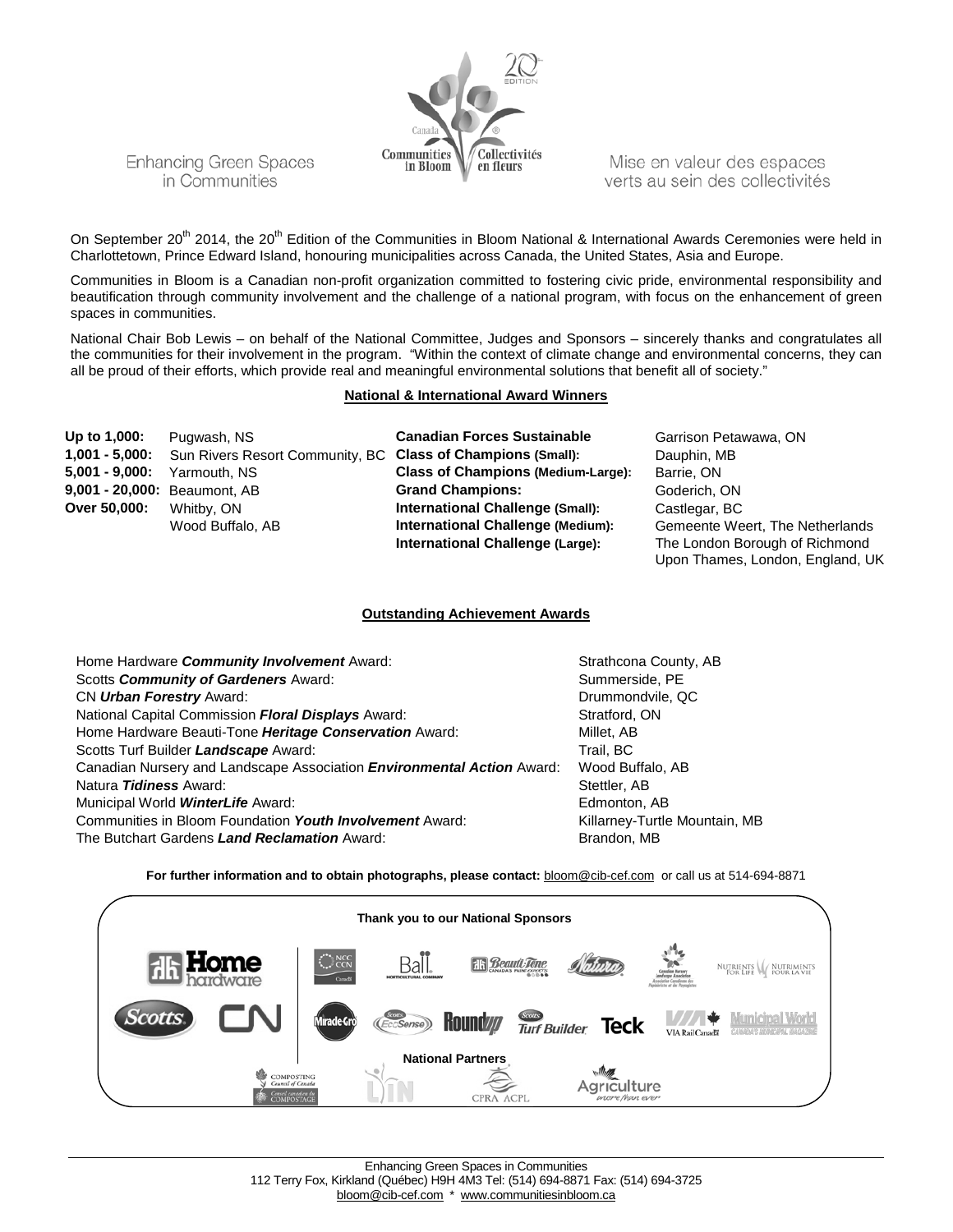

Mise en valeur des espaces verts au sein des collectivités

# **Communities in Bloom is a Canadian non-profit organization committed to fostering civic pride, environmental responsibility and beautification through community involvement and the challenge of a national program, with focus on the enhancement of green spaces in communities**

*"People, plants and pride… growing together" is our slogan, and it captures the essence of the program.*

**History,** Established with the guidance of Britain in Bloom, Tidy Towns of Ireland and *Villes et Villages Fleuris de France,*  Communities in Bloom held its first edition in 1995 and 29 participating municipalities were honoured at the first awards ceremonies on Parliament Hill. The program now includes hundreds of communities across the country, and an international challenge involving communities from the United States, Asia and several European countries allows participants to compete internationally.

**Program.** The program consists of communities receiving information and being evaluated either provincially or nationally by a volunteer jury of trained professionals on the accomplishments of their entire community (municipal, private, corporate and institutional sectors, citizens) on eight key criteria: Tidiness, Environmental Action, Heritage Conservation, Urban Forestry, Landscape, Turf & Groundcovers, Floral Displays and Community Involvement.

**Benefits.** The pride, sense of community and feeling of accomplishment generated through participation are visible in communities across Canada. These benefits make Communities in Bloom a program where everyone wins. Participants can benefit financially from the program through community tourism initiatives, business opportunities for the entire community and other related projects. A valuable information exchange network allows communities to share accomplishments, best practices and projects.

All participants are showcased on the Communities in Bloom website through the "Explore our Communities" section, with a description page and a link to their respective community website. The *Communities in Bloom Magazine*, published twice a year, also features participants and program results, as well as articles and educational content. Communities in Bloom develops, with its partners and sponsors, initiatives and promotional opportunities.

**National Symposium on Parks and Grounds**. Held in conjunction with the annual national awards ceremonies, this event is a unique opportunity for elected officials, parks and grounds professionals and community volunteers to learn and share about current issues, trends and challenges not only in horticulture and gardening, but in community tourism and projects, environmental awareness and much more. Workshops and awards ceremonies are also held in all provinces throughout the year.

The **Communities in Bloom Foundation**, established to support the educational aspect of its activities, is dedicated to funding, developing and disseminating education and awareness to a wide audience on the value, improvement, importance and sustainable development of green spaces and natural environment in Canadian society. The Foundation also awards bursaries to students in horticulture/environment programs.

His Excellency, the Right Honourable David Johnston, C.C., C.M.M., C.O.M., C.D. Governor General of Canada is the Patron of Communities in Bloom.

> *Within the context of climate change and environmental concerns, all communities involved in the program can be proud of their efforts, which provide real and meaningful environmental solutions and benefit all of society.*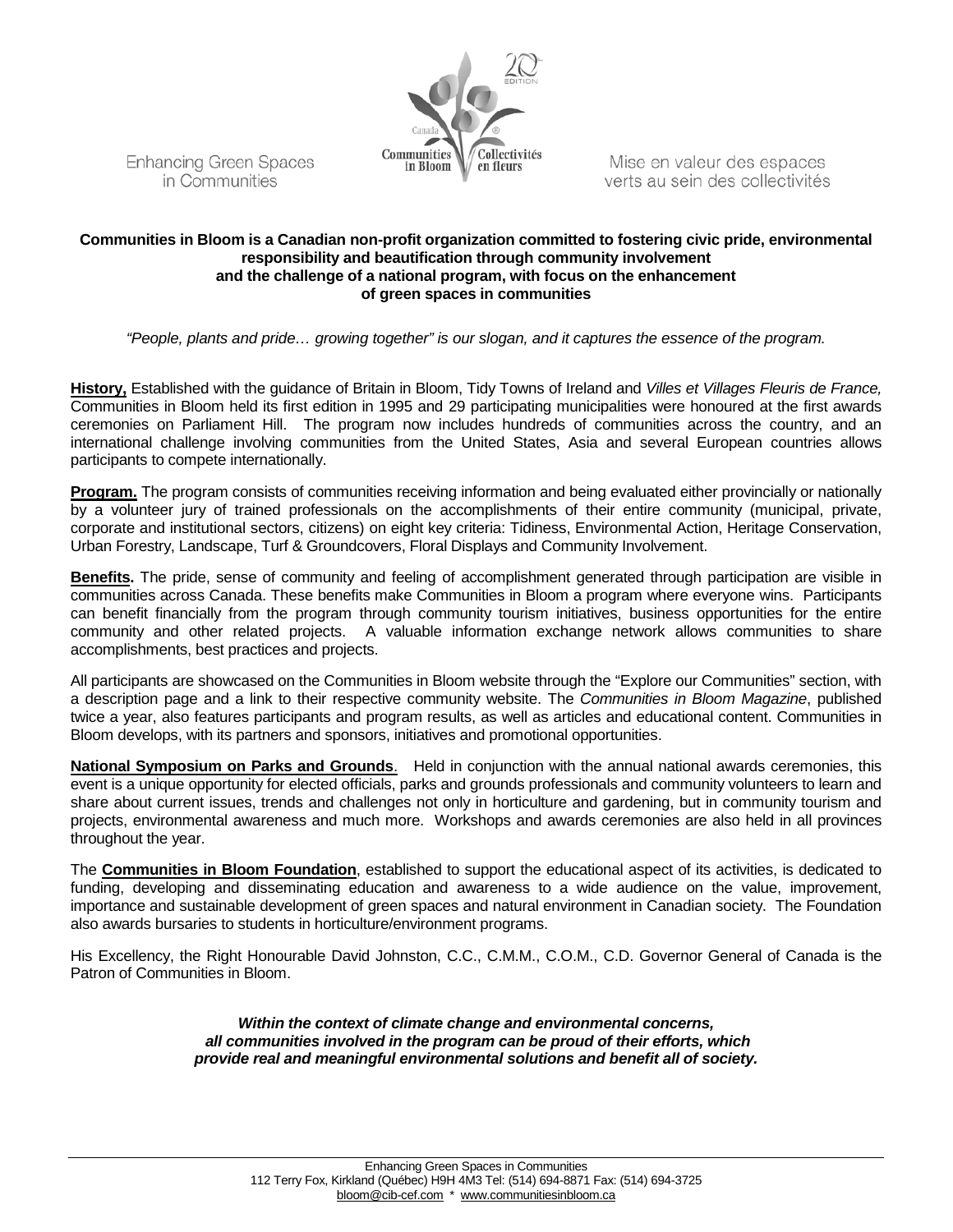

Mise en valeur des espaces verts au sein des collectivités

| <b>CATEGORY</b>                                | <b>RATING</b> | <b>SPECIAL MENTION / RECOGNITION</b>                                 |
|------------------------------------------------|---------------|----------------------------------------------------------------------|
| Up to 1,000                                    |               |                                                                      |
| <b>Village of Pugwash, NS</b>                  | 5             | Peace Ground in Eaton Park                                           |
| Town of Arnold's Cove, NL                      | 4             | <b>Volunteer Effort of Residents</b>                                 |
| Village of Clinton, BC                         | 4             | Horticultural Displays and Tidiness at Clinton's Eco Depot           |
| Town of Kinistino, SK                          | 5             | Historical Walking Tour Project Pamphlet                             |
| Hamlet of Valhalla Centre, AB                  | 5             | Norwegian-themed Playground and Outdoor Fitness Centre               |
| $1,001 - 5,000$                                |               |                                                                      |
| <b>Sun Rivers Resort Community, BC</b>         | 5             | <b>Edible Gardening</b>                                              |
| Town of Bruderheim, AB                         | 5             | A Community of Gardeners                                             |
| Town of Carbonear, NL                          | 4             | Unearthing History on Carbonear Island                               |
| Village of Harrison Hot Springs, BC            | 5             | Streetscape Program                                                  |
| Town of Indian Head, SK                        | 5             | Big Forest on the Prairie                                            |
| Town of Windsor, NS                            | 4             | Downtown Mini-Parks                                                  |
| $5,001 - 9,000$                                |               |                                                                      |
| Town of Yarmouth, NS                           | 5             | Mayor's All Hands on Deck Initiative                                 |
| Town of Bay Roberts, NL                        | 5             | New Plaque at War Memorial                                           |
| Town of Drayton Valley, AB                     | 5             | The Interpretive Signage Project                                     |
| City of Humboldt, SK                           | 5             | Humboldt & District Heritage Garden: "Parsley, Sage, Roses And Time" |
| Town of Kindersley, SK                         | 4             | Kindersley Youth Council                                             |
| Town of Vegreville, AB                         | 5             | Official Town Tree: The Vegreville Patmore Green Ash                 |
| $9,001 - 20,000$                               |               |                                                                      |
| <b>Town of Beaumont, AB</b>                    | 5             | <b>Main Street Renovation</b>                                        |
| Town of Chestermere, AB                        | 4             | Anniversary Park Redevelopment Plan                                  |
| Ville de Lorraine, QC                          | 4             | Grand Côteau Forest                                                  |
| <b>Over 50,000</b>                             |               |                                                                      |
| Town of Whitby, ON                             | 5             | The Preservation and Relocation of the Circa 1812 Lynde House        |
| Regional Municipality of Wood Buffalo,<br>AB   | 5             | <b>Marine Park</b>                                                   |
| Ville de Drummondville, QC                     | 5             | Marconi Wooded Area and Trails                                       |
| <b>Canadian Forces Sustainable Communities</b> |               |                                                                      |
| Garrison Petawawa, ON                          | 4             | Strength of Partnership with Town of Petawawa                        |
| 4 Wing Cold Lake, AB                           | 4             | Cold Lake Air Force Museum                                           |
| CFB Shilo, MB                                  | 4             | <b>Base Landfill Site</b>                                            |

**\* Bold** indicates winner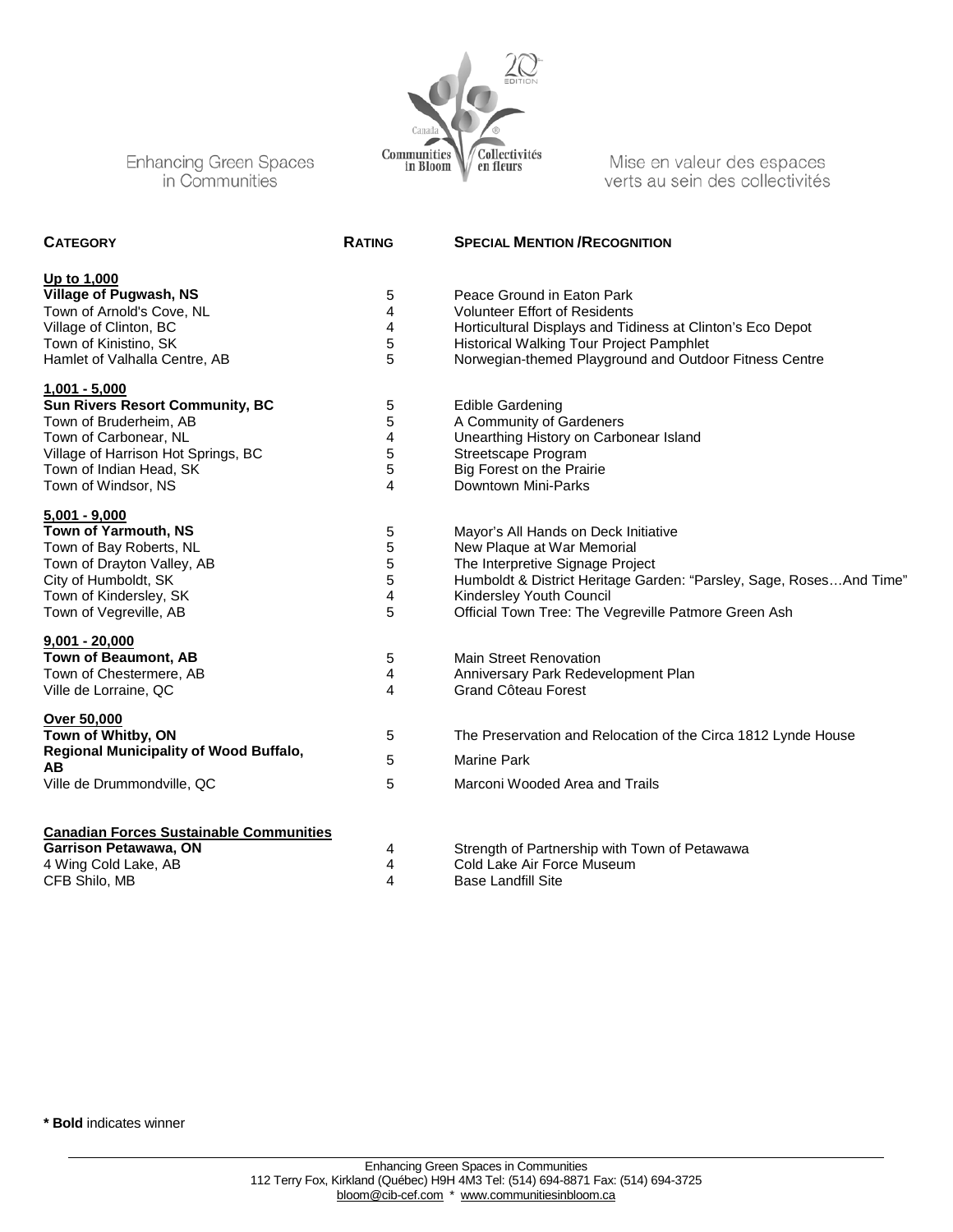

Mise en valeur des espaces verts au sein des collectivités

| <b>CATEGORY</b>                                                    | <b>RATING</b> | <b>SPECIAL MENTION / RECOGNITION</b>                    |
|--------------------------------------------------------------------|---------------|---------------------------------------------------------|
| <b>International Challenge (Small)</b>                             |               |                                                         |
| <b>City of Castlegar, BC</b>                                       | 5             | Community Involvement in Floral Displays                |
| Community of Fogo, Fogo Island, NL                                 | 5             | Reuse of Old Buildings                                  |
| Municipality of Jasper, AB                                         | 5             | Effort and Innovation in Urban Forestry Protection      |
| Municipality of Killarney-Turtle Mountain, MB                      | 5             | <b>Projects for Water Preservation</b>                  |
| Moynalty Village, Ireland                                          | 5             | Ongoing Projects for Beautification                     |
| Town of Stettler, AB                                               | 5             | Project: Walk 'n' Roll                                  |
| City of Trail, BC                                                  | 5             | IncrEDIBLE Green Route Walking Community Garden         |
| <b>International Challenge (Medium)</b>                            |               |                                                         |
| <b>Gemeente Weert, The Netherlands</b>                             | 5             | Kempen-Broek Cross Border Park                          |
| Municipality of Lambton Shores, ON                                 | 5             | Volunteers in the Community                             |
| Prestatyn, Denbighshire, North Wales, UK                           | 5             | Integration of New Retail with High Street              |
| Ville de Rosemère, QC                                              | 5             | Public Banner Program                                   |
| <b>International Challenge (Large)</b>                             |               |                                                         |
| The London Borough of Richmond Upon<br>Thames, London, England, UK | 5             | <b>Collaboration with Community Friends Groups</b>      |
| Municipality of Chatham-Kent, ON                                   | 5             | Preservation of Natural Sites by Volunteers             |
| City of Sarnia, ON                                                 | 5             | Germain Park's Floral Displays                          |
|                                                                    |               |                                                         |
| International Challenge Excellence - Evaluated (non-competitive)   |               |                                                         |
| City of Calgary, AB                                                | 5             | <b>Calgary Greenway Project</b>                         |
| City of Edmonton, AB                                               | $\mathbf 5$   | LRT Expansion - Valley Line Stage 1                     |
| Makinohara, Japan                                                  | 5             | <b>Community Groups Involvement</b>                     |
| Seongbuk-gu, Seoul, South Korea                                    | 5             | <b>Weekend Farms</b>                                    |
| City of Vancouver, BC                                              | 5             | Beaver Lake Enhancement                                 |
| <b>Class of Champions (Small)</b>                                  |               |                                                         |
| <b>City of Dauphin, MB</b>                                         | $\mathbf 5$   | <b>Revitalization West Dauphin</b>                      |
| Town of Appleton, NL                                               | 5             | Appleton Wastewater Treatment Facility                  |
| Town of Millet, AB                                                 | 5             | Pipestone Park Enhancement Project                      |
| Municipality of Southwest Middlesex, ON                            | 5             | Train Station and Cenotaph Restoration                  |
| Town of Sussex, NB                                                 | 5             | Community Spirit  more than Just Flowers                |
| Community of Tignish, PE                                           | 5             | Tignish Initiatives  Economic and Community Development |
| Town of Vermilion, AB                                              | 5             | Splash Park                                             |
| <b>Class of Champions (Medium-Large)</b>                           |               |                                                         |
| City of Barrie, ON                                                 | 5             | Growth Management Plan                                  |
| City of Brooks, AB                                                 | 5             | <b>Public Art Murals</b>                                |
| City of Medicine Hat, AB                                           | 5             | <b>Cultural Heritage Preservation</b>                   |
| City of Summerside, PE                                             | 5             | <b>Water Treatment Plant</b>                            |
| City of Westmount, QC                                              | 5             | Westmount Recreation Centre (WRC)                       |
| <b>Grand Champions</b>                                             |               |                                                         |
| Town of Goderich, ON                                               | 5             | The Arboretum in Courthouse Square Park                 |
| Town of Boissevain, MB                                             | 5             | <b>Outstanding Community Volunteerism</b>               |

**\* Bold** indicates winner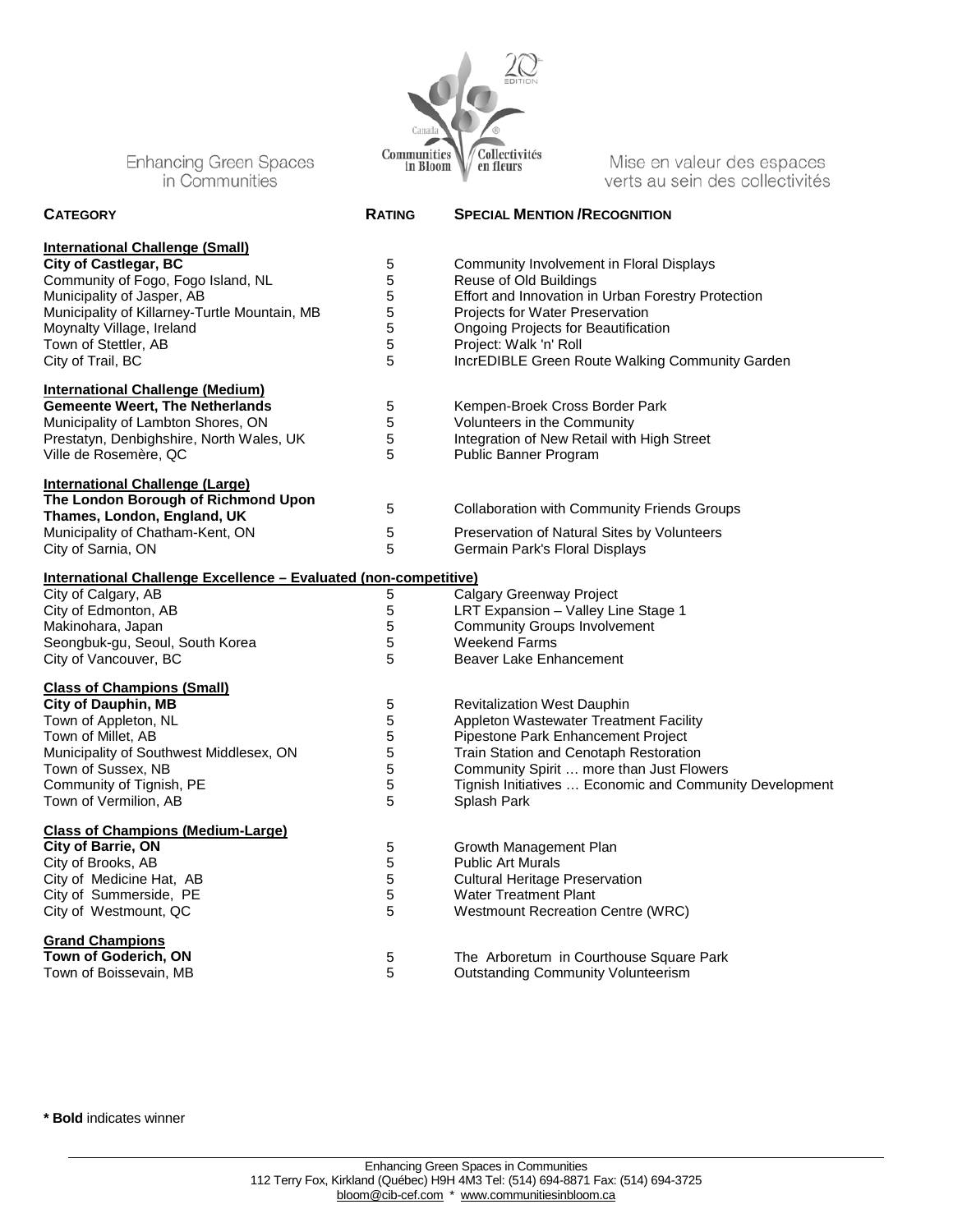

| <b>RATING</b>                                      | <b>SPECIAL MENTION / RECOGNITION</b>                    |
|----------------------------------------------------|---------------------------------------------------------|
|                                                    |                                                         |
| 5                                                  | My Mobile Plains new app                                |
| 5                                                  | Excellence in Marketing and Horticultural Communication |
| 5                                                  | Authenticity & Interpretation                           |
| Circle of Excellence – Evaluated (non-competitive) |                                                         |
| 5                                                  | Completion of Community Hall Upgrade Project            |
| 5                                                  | <b>Fabulous Fronts-Front Garden Recognition</b>         |
| 5                                                  | Local Communities in Bloom competition                  |
|                                                    | Special Attractions - Evaluated (non-competitive)       |

## **Circle of Excellence (Non Evaluated)**

Town of Antigonish NS Town of Assiniboia, SK Town of Athabasca, AB Town of Aylmer, ON City of Charlottetown, PE Village of Denzil, SK Village of Forestburg, AB Town of Fort Erie, ON Town of Gibbons, AB Ville de Granby, QC Town of Hampton, NB City of Kamloops,BC City of Leduc, AB Town of Minto, ON

Town of New Glasgow, NS Town of Olds, AB City of Oshawa, ON Town of Pincher Creek, AB Ville de Saint-Bruno-de-Montarville, QC Town of Souris, PE City of Stratford, ON Strathcona County, AB

Mise en valeur des espaces

verts au sein des collectivités

### **Thank you to our Volunteer National Judges**

Evelyn Alemani Jim Baird Francine Belley Piet Boersma Berta Briggs Alain Cappelle Raymond Carrière Richard Daigneault Gaétan Deschênes Ron Dubyk Lucie Gagné Bruce Hay Dave Hilton

Robert Ivison Stephen King Claire Laberge Gérald Lajeunesse Lorna McIlroy Gail Pearcey Alexander Pearl Steve Preston Odette Sabourin-Dumais Yoshiyuki Takishima Gerry Teahen Roger Younker Ted Zarudny